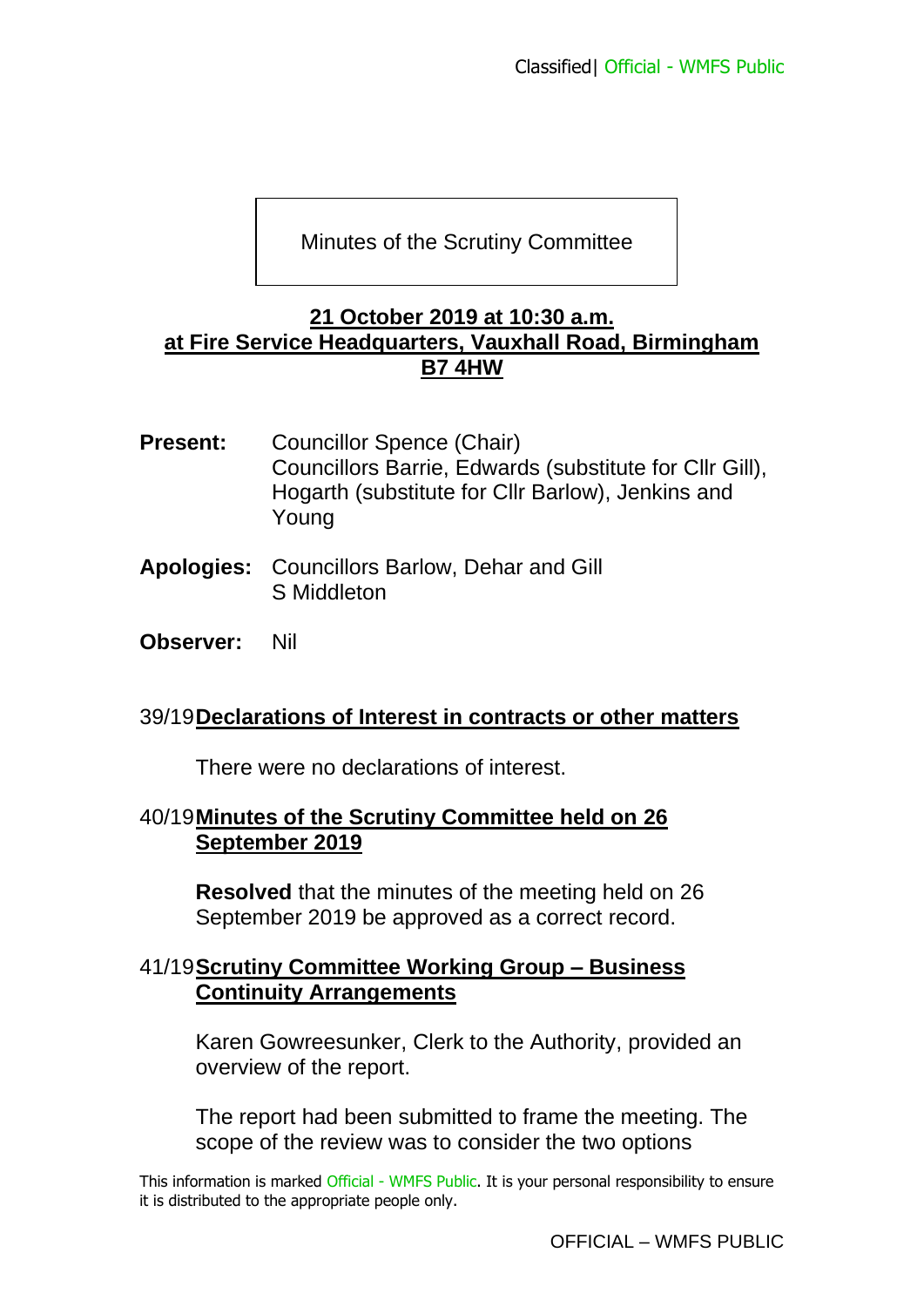proposed to provide additional business continuity arrangements for the Service.

Following the meeting of the Scrutiny Committee on 26 September 2019, the report 'Business Continuity Arrangements' was subsequently deferred at the Fire Authority meeting on 30 September 2019, upon the request of Scrutiny Committee to allow the review to be conducted.

Upon the request of the Committee, independent witnesses had been called to provide information (via the Scrutiny Committee Working Group Session – item 5 of the agenda).

Members were asked to note the Committee's terms of reference including how the Constitution set out the separation of the scrutiny and decision-making processes. In answer to a Members' question, it was confirmed that Members were not able to vote at Fire Authority if they were involved in the scrutiny review.

A Member noted that Members had previously asked if the Fire Authority report 'Business Continuity Arrangements' could be moved into the public domain and issued to witnesses, and asked if this had been done.

It was confirmed that the contents of the Fire Authority report had not been made publicly available due to the confidential information that it contained.

The Member noted that it was difficult to ask witnesses to provide an opinion on a subject of which they did not have the full details of.

Members were informed that ACFO Sarah Warnes was in attendance and could provide an overview of the contents of the report to the Working Group as part of the Scrutiny Committee Working Group Session.

A Member noted that such an overview would only be useful for those witnesses that were present.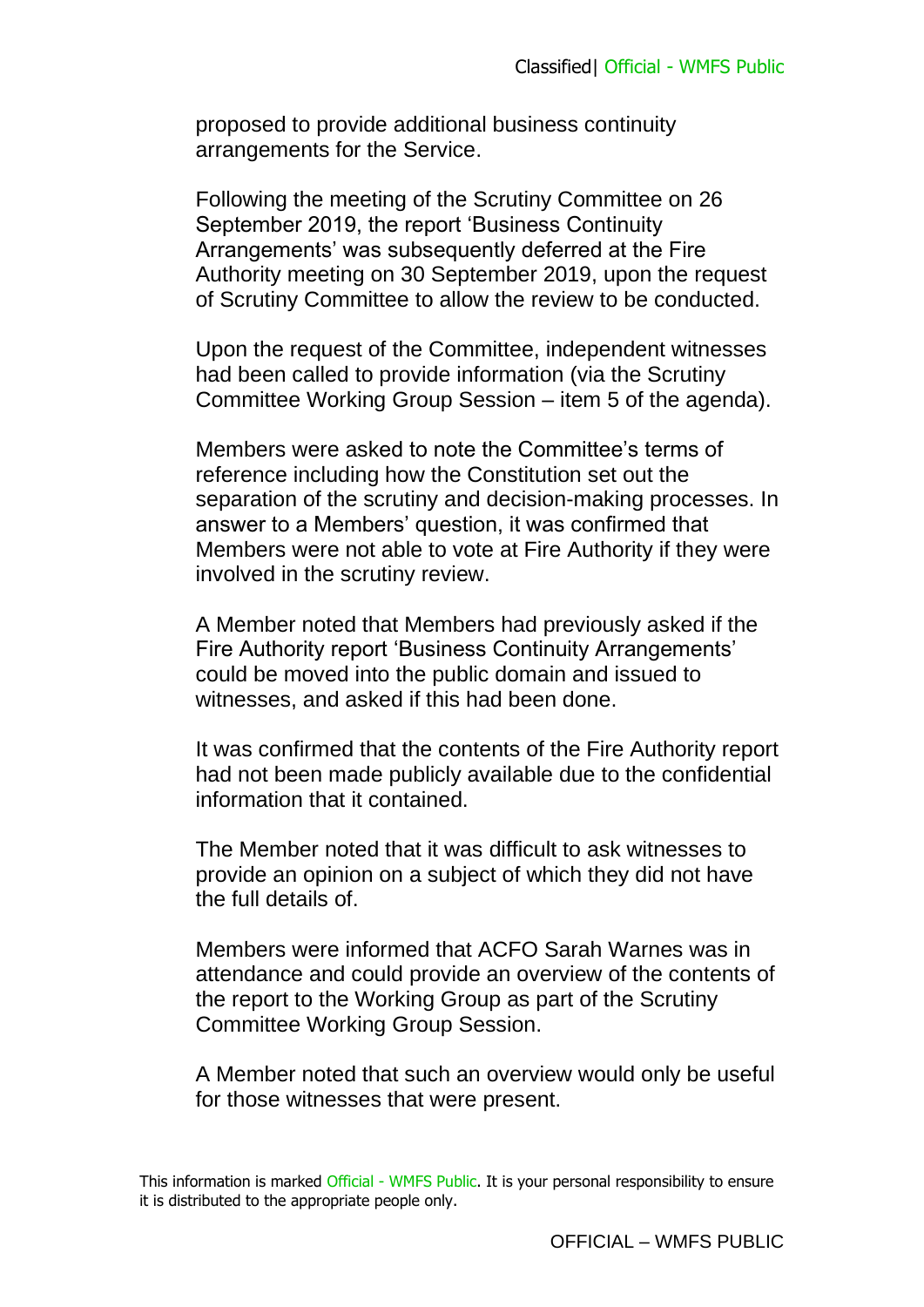The Chair acknowledged that the confidential nature of the details contained within the report made it difficult to share such information.

# 42/19**Scrutiny Committee Working Group Session**

Upon the request of the Committee, independent witnesses had been invited to provide evidence to inform the review process. The Committee had circulated questions to the independent witnesses in preparation for the meeting. The Scrutiny Committee Working Group session allowed Members to consider the information that had been provided by the witnesses in answer to the Committee's questions and to examine the evidence in more detail.

ACFO Sarah Warnes provided an overview of the two options being considered:

- Option 1 additional business continuity arrangements to be provided via a contingent workforce
- Option 2 additional business continuity arrangements to be provided via an external provider

A Member noted that it was for the Service's management team to work with these options and that they should be able to undertake what they see as the best action to take. The Member believed that the business continuity arrangements were mainly a management decision.

A Member noted that the proposals were highly sensitive. It was acknowledged that option two was recommended by the Service's management team, but this was a matter of judgement for the Fire Authority. The Member noted that there was a political dynamic to the subject being considered. It was important to receive evidence from witnesses to allow an evidence-based approach to be undertaken.

The Working Group discussed whether the meeting should be deferred in light of the points raised above. The Chair acknowledged the points raised but noted that witnesses and information were available. It was possible for Members to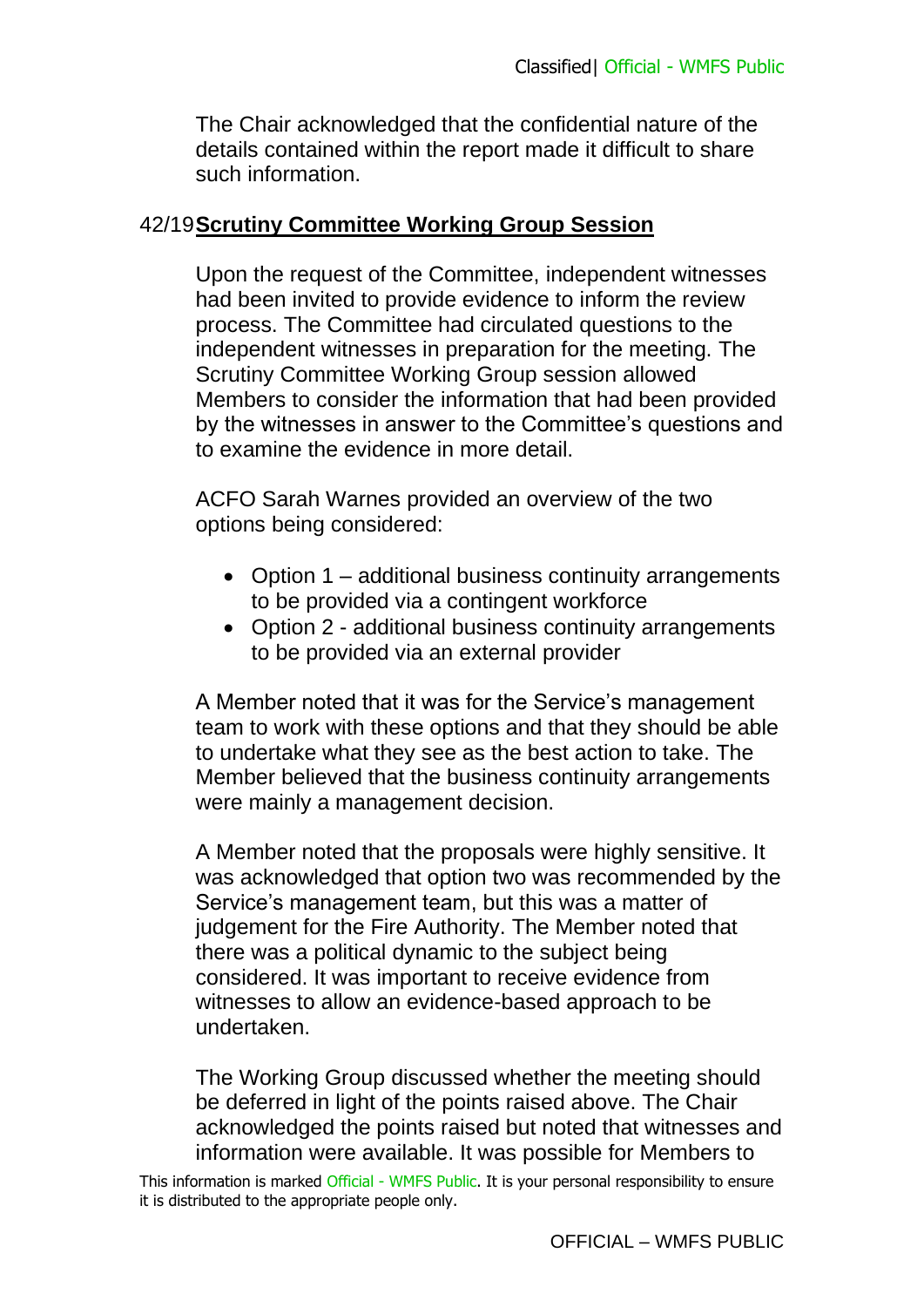defer any recommendation at the end of the meeting if required. Members agreed that the meeting would continue.

The Committee then considered the information provided by each of the witnesses who were in attendance for the meeting, in order of:

- Representative of the Fire Brigades Union
- Representatives of an external provider who could provide option two
- An Officer from a Fire and Rescue Service which had implemented a contingent workforce (option one)
- An Officer from a Fire and Rescue Service which had implemented the services of an external provider (via written submission only)
- A Health and Safety Legal Advisor
- ACFO Sarah Warnes in an advisory capacity to the **Committee**

## Witness 1 - Representative of the Fire Brigade's Union

The witness advised the committee that further information had been requested but had not been forthcoming. Therefore, a written brief had not been provided prior to the meeting.

It was noted that the information requested by the Fire Brigade's Union (FBU) would have been redacted and therefore would not have been available due to its confidential nature.

The witness advised the Working Group of the following key points:

- The FBU did not agree with the second option, as recommended by the Service's management team.
- The FBU's view of private companies operating within the Fire and Rescue Service was not a positive one. It was believed that such an arrangement was very expensive, particularly over a period of time for a service that may never be called upon. The public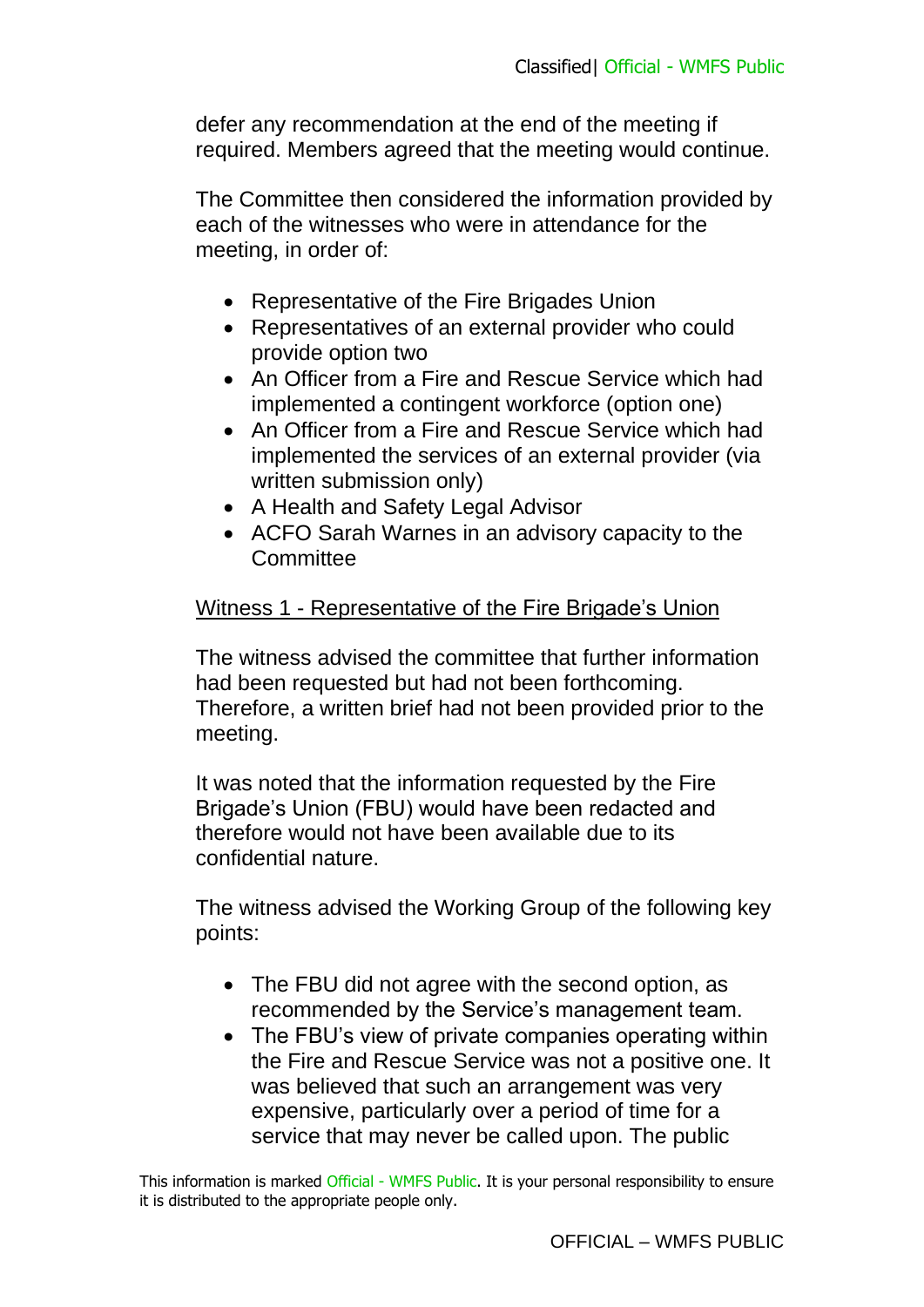might have a dim view of such a use of public money, especially in a time of austerity.

- Research carried out into other Fire and Rescue Services who used similar arrangements had found concerns regarding the competence of such a workforce. The witness also noted from professional experience how difficult it could be to maintain competencies.
- More defensive firefighting was adopted rather than offensive firefighting when such a workforce was deployed.
- Such an arrangement could have a very negative impact upon industrial relations, particularly when the Service is coming out of a previous industrial dispute. The FBU would rather see management work with staff and the representative bodies to ensure such a situation never got to a point where such arrangements would need to be utilised.
- Additionally, the Service has a recall to duty system in place plus the Voluntary Additional Shifts. As a result, it is believed that the Service already has the facilities and capacity in place.

A Member noted that it had been stated that there were contingency arrangements in place with firefighters at a time of industrial action and enquired what assurances the FBU could provide in such a situation.

The witness advised that the Brigade Committee would meet before and during a period of industrial action and it would be a decision for the committee. It was noted that volunteers comprising Officers of all ranks had been available during previous periods of industrial action.

It was confirmed that the Service had used volunteers in the past. However, the Service was required to provide a guarantee and assurance of the level of cover that would be available during a period of industrial action. The assessment had been made and was included within the contents of the Fire Authority report. It provided the evidence that the required levels of assurance could not be provided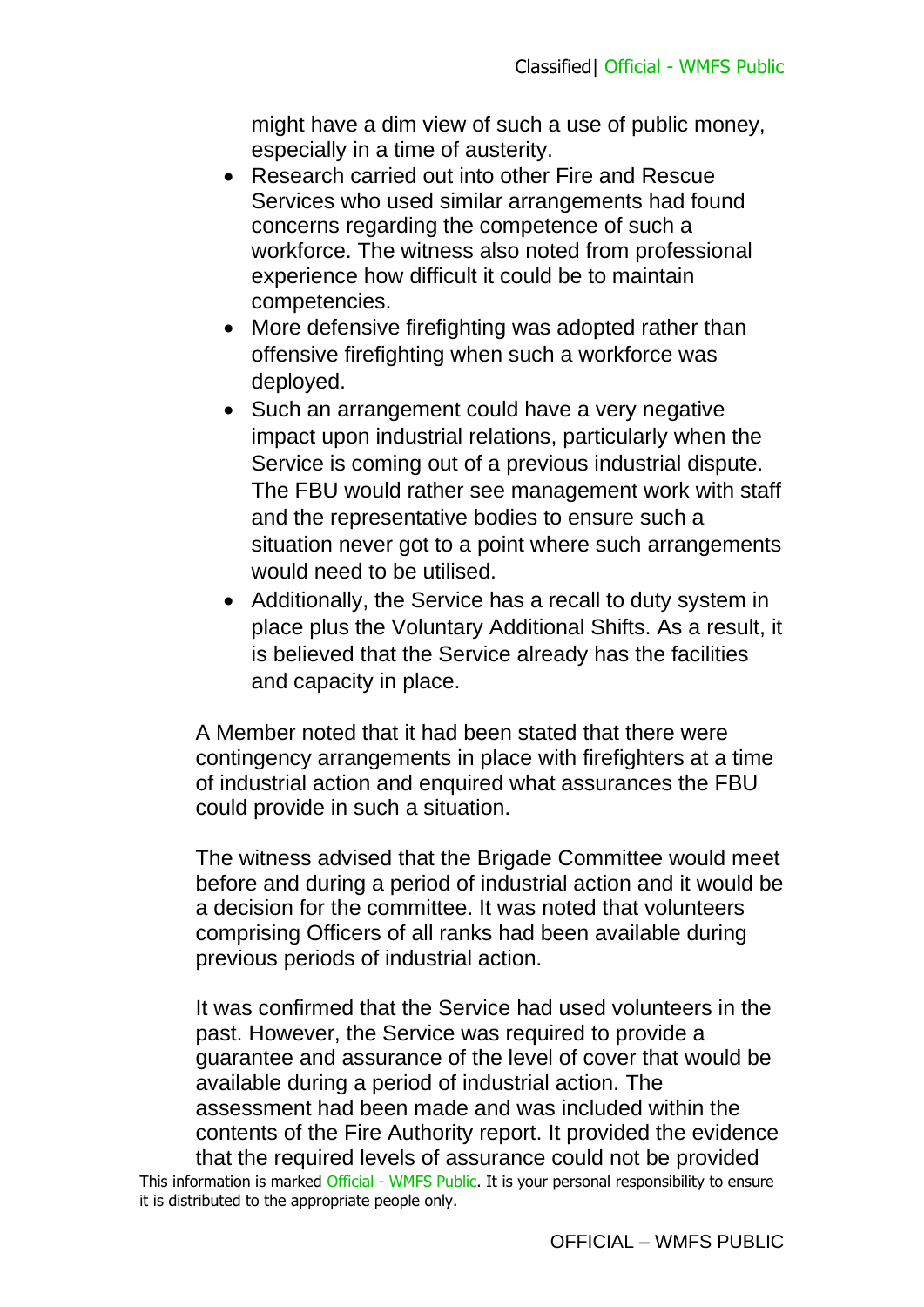by the Service. It would not be appropriate for the Fire Authority to base a decision on a level of assurance on good will from the FBU.

It was confirmed that the Service, in agreement with the FBU, had arrangements in place if there was a major incident. In such a situation, strike action would cease for that period. However, this would be for larger incidents. The Service was required to provide a guarantee and assurance of the level of cover available in reference to normal day to day business and these arrangements did not cover this.

A Member noted that it was important to have an insurance policy in place if such a situation ever arose.

It was noted that the financial implications were contained within the deferred Fire Authority report, which had been circulated to all Members as part of the private section of the agenda pack for the meeting held on 30 September 2019. The two options were similar in terms of the financial figures. However, option one would result in extra demand placed on the Service, in particular the Organisational Learning and Personal Development department.

A Member asked how the Service would monitor the training of an external workforce.

It was confirmed that the Service would ensure that the training requirements including monitoring and competencies would be clearly defined in any contract.

A Member noted that it was important to remember that business continuity arrangements were not solely about industrial action.

A Member noted that the options being proposed could have an impact upon industrial relations. There was a need for the Service to move back to a position of having good industrial relations, something which was currently being progressed but these proposals were not necessarily a way forward.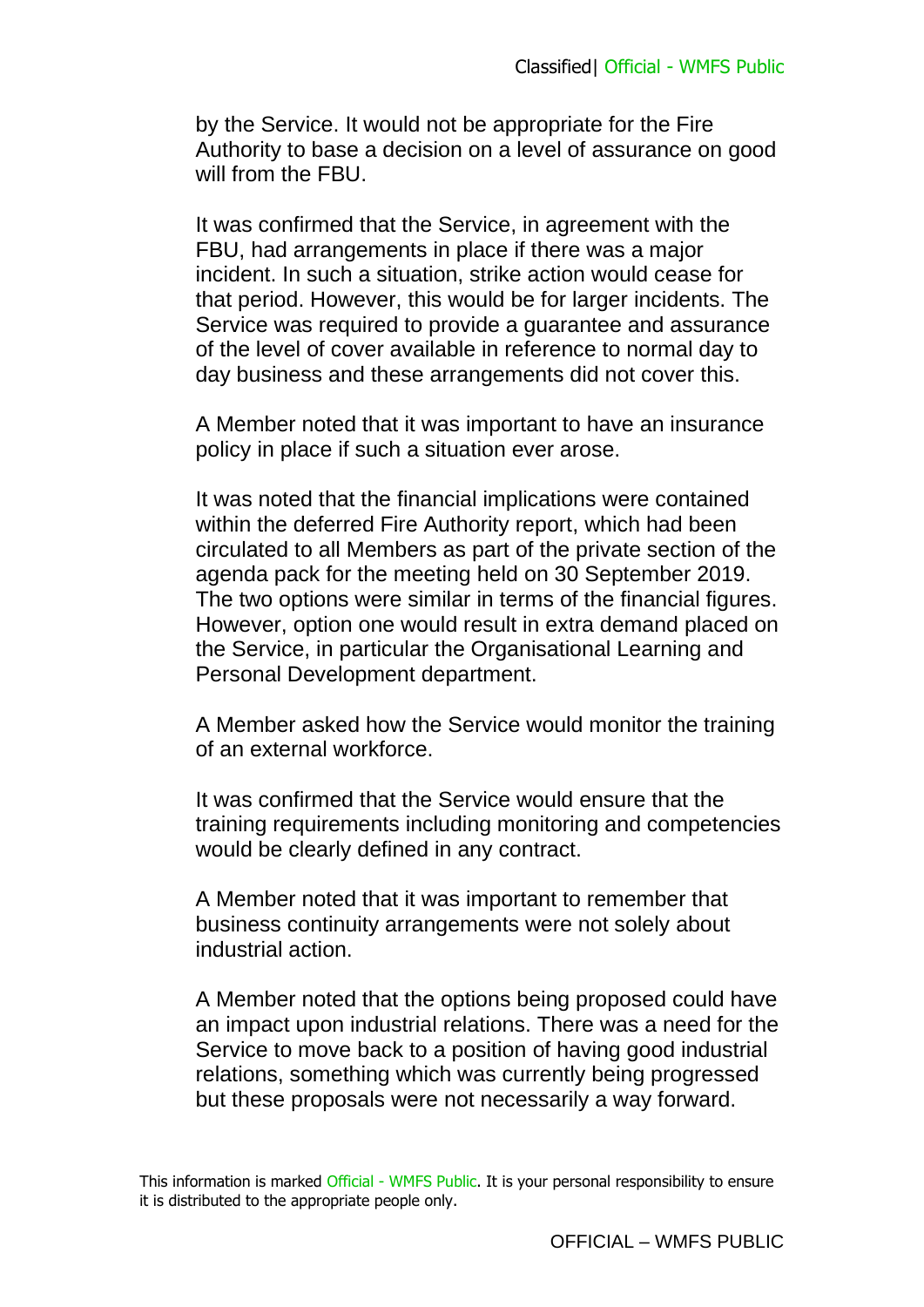The Member also noted that they were not sure how the figures regarding the level of cover had been reached and wondered if there was a way to increase availability.

A Member noted the Home Office interpretation of the evidence supplied by the Service and there was a need to understand this in more detail.

# Witness 2 – Representatives of an external provider (option two)

Written answers provided by the witness to Members' questions were circulated to the Working Group.

The witnesses advised the Working Group of the following key points:

- The provider were currently contracted to a number of Fire and Rescue Services.
- An overview of the structure and strength of the organisation was provided including resources, size and availability of the contingent workforce.
- An overview of the training, competencies and experience of the workforce, workforce capability, command and control, the deployment process, and concept of operations.
- Examples of current contracts with Fire and Rescue Services were provided and it was advised that any solution provided to a Fire and Rescue Service could be bespoke for that particular service.

A Member asked what number of women were in the organisation.

The witnesses advised the organisation actively recruited women into the workforce. However, the pool of applicants remained male dominated.

A Member asked if the contractors used their own appliances.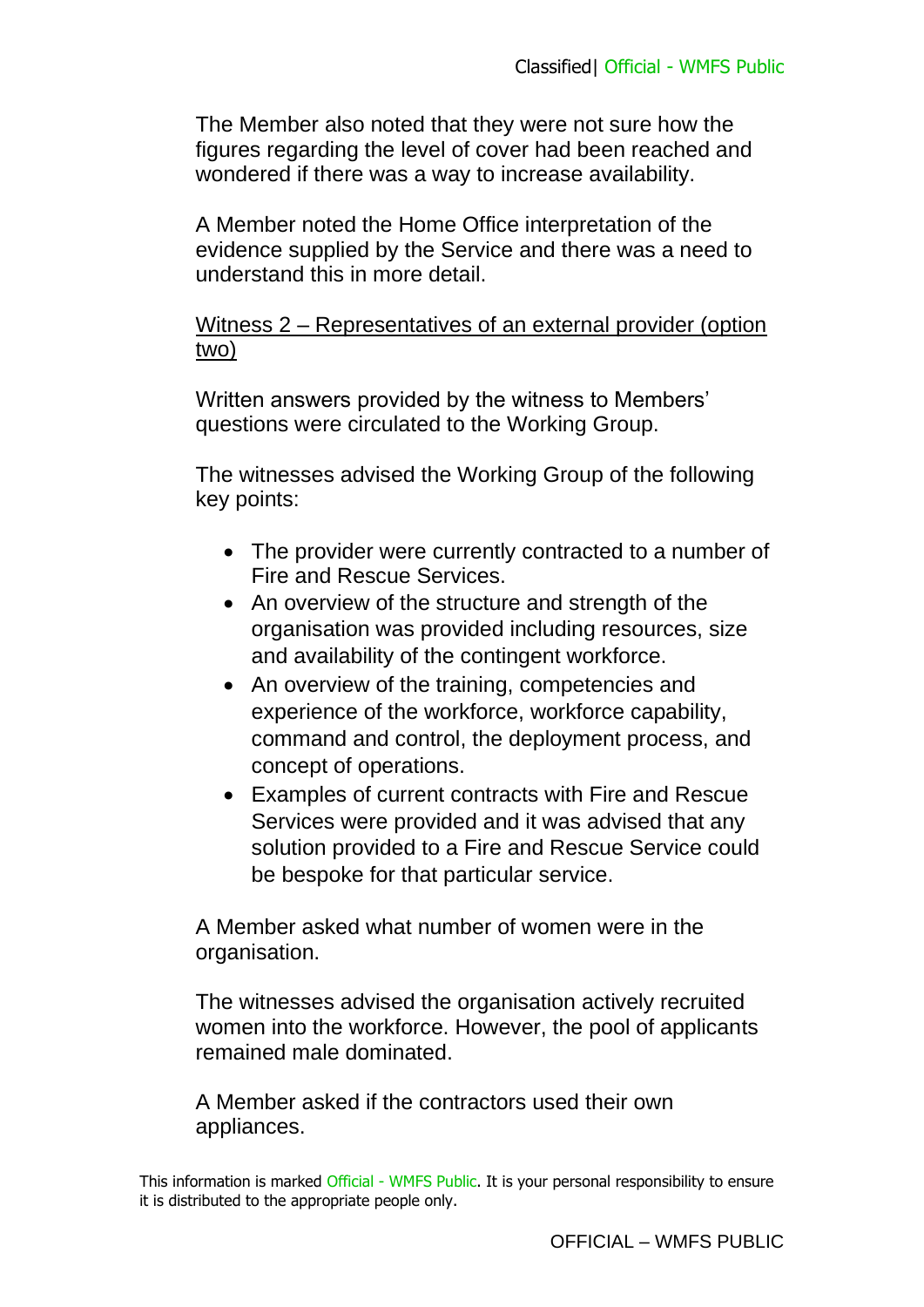The witnesses confirmed that the relevant Fire Authority provided the use of their existing appliances. However, there would be no access to Fire Stations, with appliances located elsewhere. Familiarisation sessions would be undertaken for contingent staff.

The witnesses advised that the training of contingent workers was delivered by the Fire Service College, which included an initial training course and annual refresher training. Supervisors received a further assessment and drivers underwent emergency driver training. It was noted that contingent workers would not carry out all elements of a wholetime firefighter's role, for example hazmats. National best practice was adopted for contingent workers who worked within the associated standard operating procedures. They were trained to national standards and would have the core skills of a firefighter, for example, fighting fires, attending road traffic collisions; but not periphery skills such as rope and water rescue.

ACFO Sarah Warnes acknowledged individuals would not have the same level of experience as existing staff in either option.

It was confirmed that there would not be any mixed crews comprising WMFS and contingent workers.

A Member noted their concern regarding the availability of staff in the event of multiple Fire and Rescue Services requesting contingent workers at the same time and asked how the organisation ensured staff were available and how it was invoked.

The witnesses advised that the availability of resources was closely monitored, and the organisation never double sold a contract. Additionally, the organisation did not support services on an ad-hoc basis, only those where contracts were already in place, ensuring sufficient availability was always maintained.

A Member noted that in terms of health and safety, the organisation would be responsible for the contingent workers

This information is marked Official - WMFS Public. It is your personal responsibility to ensure it is distributed to the appropriate people only.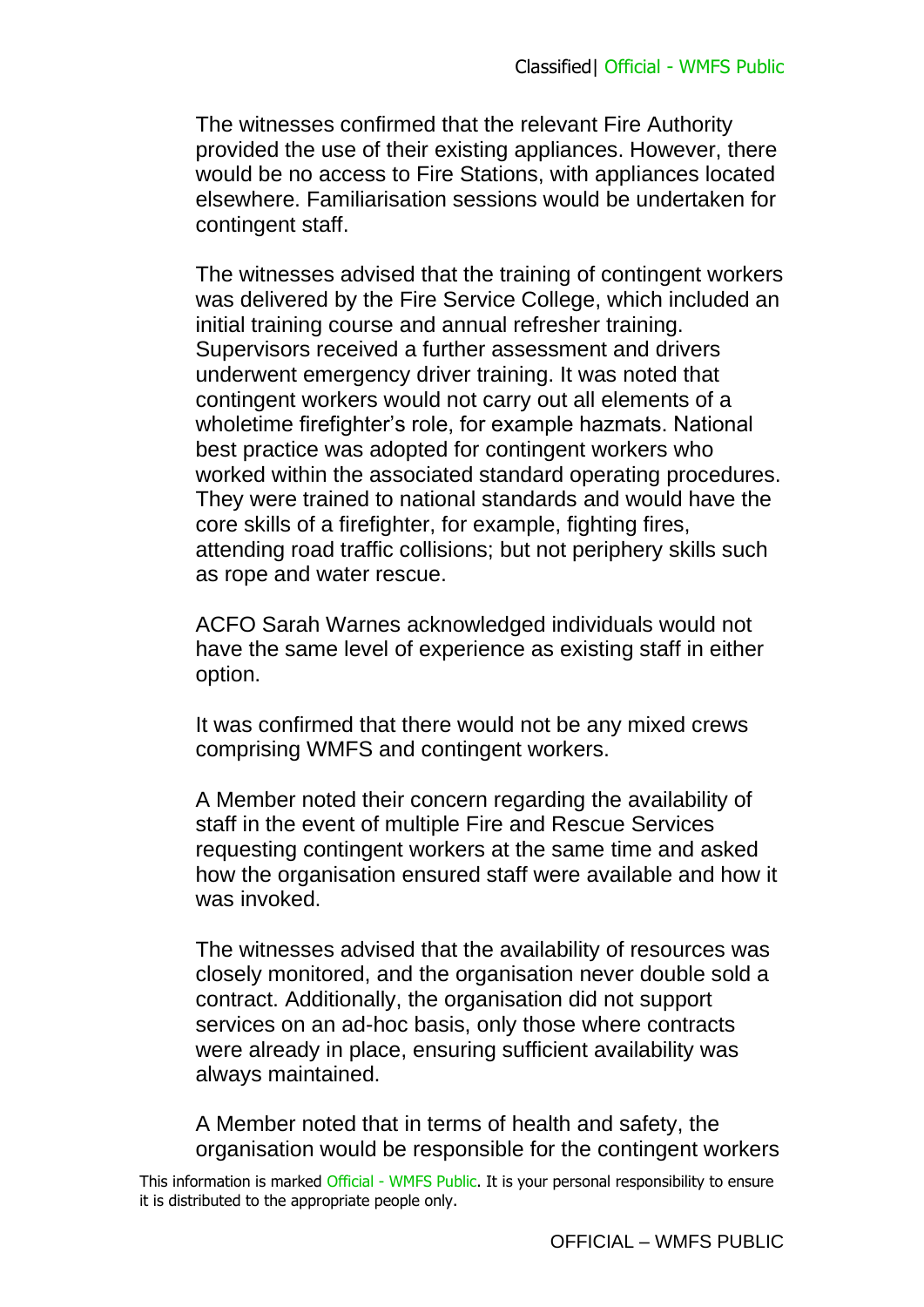when they worked on their own. However, what would the situation be in the eventuality of a WMFS Officer entering the fireground.

The witnesses advised that arrangements were in place and detailed within their standard operating procedures. In the event of a WMFS Officer assuming control of an incident, this would be done via clear communication and confirmation of their intentions. Management of contingent workers would have to be via a contingent crew manager. All arrangements would be in accordance with the Conduct of Employment Agencies and Employment Business Regulations.

A Member asked in what manner the contingent workers were employed by the organisation.

The witnesses advised that it varied depending on the individuals, for example, some were on casual contracts, others were existing members of staff employed in other roles within the organisation who had the opportunity to join the scheme, complimenting their career.

A Member noted the high standards expected and that the Service whittled down applicants and asked what the organisations failure rate was.

The witnesses advised that robust reporting of performance was provided to the Fire and Rescue Services using such arrangements. Performance reporting included training pass and failure rates (there was a failure rate as expected but it was not very high).

A Member asked if the organisation had scrutiny in place in addition to that of other Fire and Rescue Services, and if any concerns had ever been raised as a result.

The witnesses advised that departmental scrutiny was in place internally. Fire and Rescue Services were allowed to audit and review the service as they wished. No concerns had been raised to date. Additionally, the organisation reviewed and audited all of its suppliers.

This information is marked Official - WMFS Public. It is your personal responsibility to ensure it is distributed to the appropriate people only.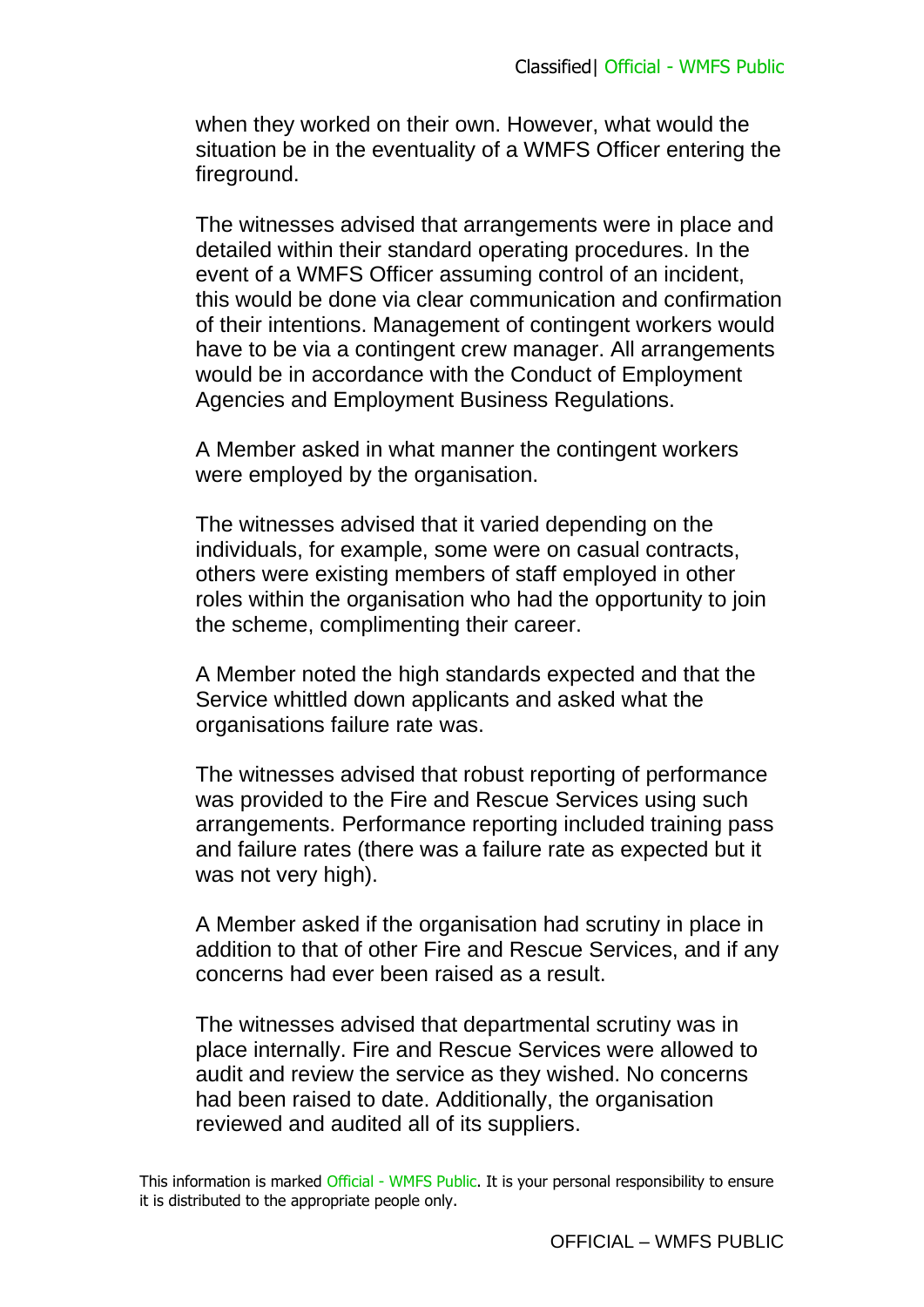Witness 3 – An Officer from a Fire and Rescue Service which had implemented a contingent workforce (option one)

The witness advised the Working Group of the following key points:

- An overview of the approach taken by the Service was provided, including the recruitment and provision of a contingent workforce comprised of community response operatives and drivers to supplement existing staff in the event of industrial action.
- The community response operatives were recruited to undertake limited firefighting.
- An overview of the structure of firefighting was provided, including time required to ensure a good level of competence.

The witness advised that the approach had been resource intensive with a lot of resources required to undertake recruitment and training.

A Member asked if the service still had an inhouse capacity.

The witness advised that the service no longer had an inhouse incapacity following the reduction in numbers of staff available. It was noted that nearly all of the individuals had gone onto become full time firefighters into the service or elsewhere in the country. Therefore, maintaining numbers had proved difficult.

A Member asked if there had been any reaction from existing staff to the introduction of the contingent workforce.

The witness advised that although such a situation was never easy, there had been no adverse reaction.

A Member asked if there was a reason why the service had decided to use an inhouse capacity rather than an external provider.

The witness advised that they had found that an external provider was expensive and did not necessarily provide the

This information is marked Official - WMFS Public. It is your personal responsibility to ensure it is distributed to the appropriate people only.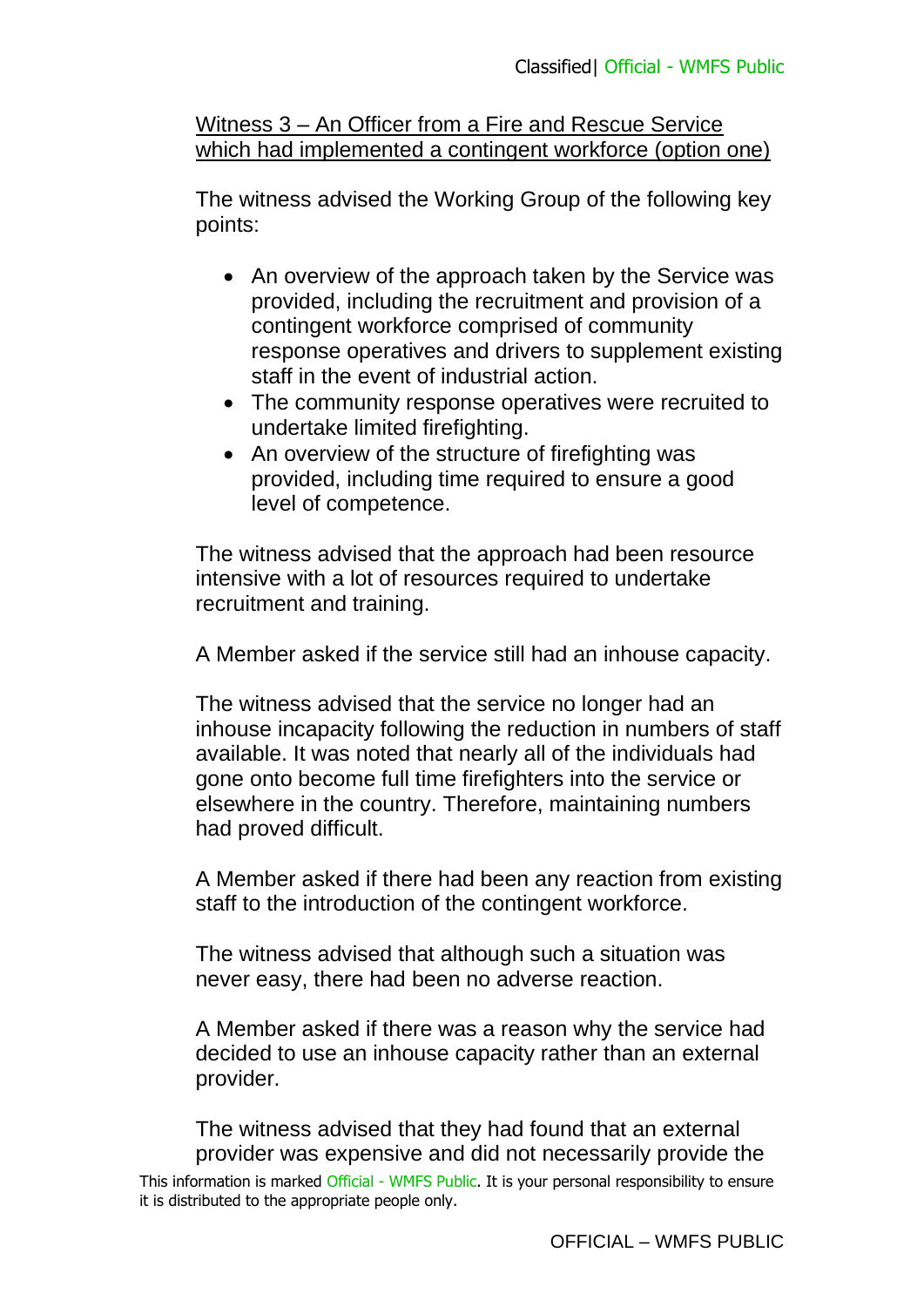level of assurance that the service would have if they recruited and trained individuals themselves.

## Witness 4 – An Officer from a Fire and Rescue Service which had implemented the services of an external provider (via written submission only)

The witness had provided a written response to Members' questions which was circulated to the Working Group at the meeting. There were no specific issues arising.

# Witness 5 – A Health and Safety Legal Advisor

Written answers provided by the witness to Members' questions were circulated to the Working Group.

The witness advised the Working Group of the following key points:

- An overview of who carried responsibility for the health and safety (and other related issues such as the training and competencies of individuals) of staff employed by private contractors when providing firefighting services for a Fire and Rescue Authority.
- Guidance was provided regarding how responsibility would be impacted when staff employed by a private contractor were under the direction of WMFS Officers at an incident.

The witness noted that, to the best of their knowledge, there were no examples in case law relating to this or other examples of legal action that had taken place in the UK or elsewhere. It was noted that there were examples of broader scenarios of using contractors, but these were not in the fire sector or similar sectors. There were case studies where the contract had been found to be wrong in its assumptions regarding responsibilities, and secondly, where legal, it had been the contractor which had been found to have the responsibility for the health and safety and training of their staff.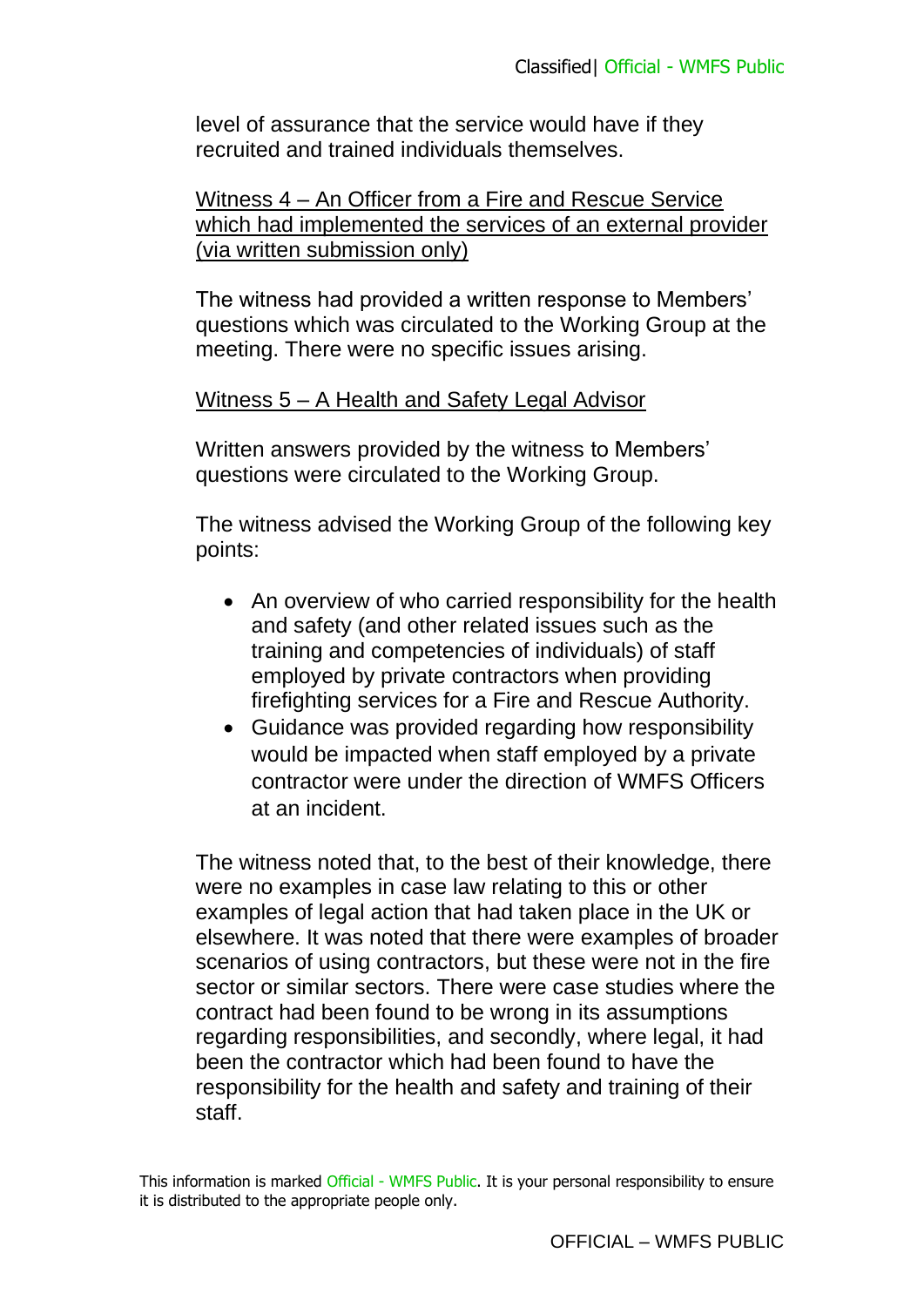The witness noted that there was a need for any arrangements to be clear for both organisations as to who provides supervision. It was clearer if the contractor managed its own people rather than mixing teams. A linear approach was less risky.

# ACFO Sarah Warnes – advisory capacity to the Committee

ACFO Sarah Warnes, in an advisory capacity to the Committee, offered the Working Group the opportunity to ask further questions of the Service and the proposed two options.

A Member noted that when it was considered that industrial action could be taken as a result of the industrial dispute during 2018, through the implementing business of its continuity arrangements, a request for volunteers was made to WMFS non-striking operational staff.

ACFO Sarah Warnes advised that the request for volunteers had indicated a level of cover that was below the assurance rate required. A further factor to consider was, although individuals could indicate they would volunteer, whether they would in a real situation could be a different matter.

Members were advised that discussions had taken place with the Home Office with regard to the Service's blended fleet and that the Home Office recognised the Service's blended fleet as part of expected resilience levels. The Service would intend to continue to provide a blended fleet in such periods of reduced appliance availability as the Service knew that it was the best way to meet risk. The use of resources must also take into consideration the ability to attend High Rise. Based on the request for volunteers through the period of the trade dispute the level of assurance required could not be reached by using the number of PRL's in isolation or with the inclusion of the BRV's.

A Member noted the historic position of the Service in terms of the assurances that could be provided regarding levels of cover and communications with the Home Office to this effect.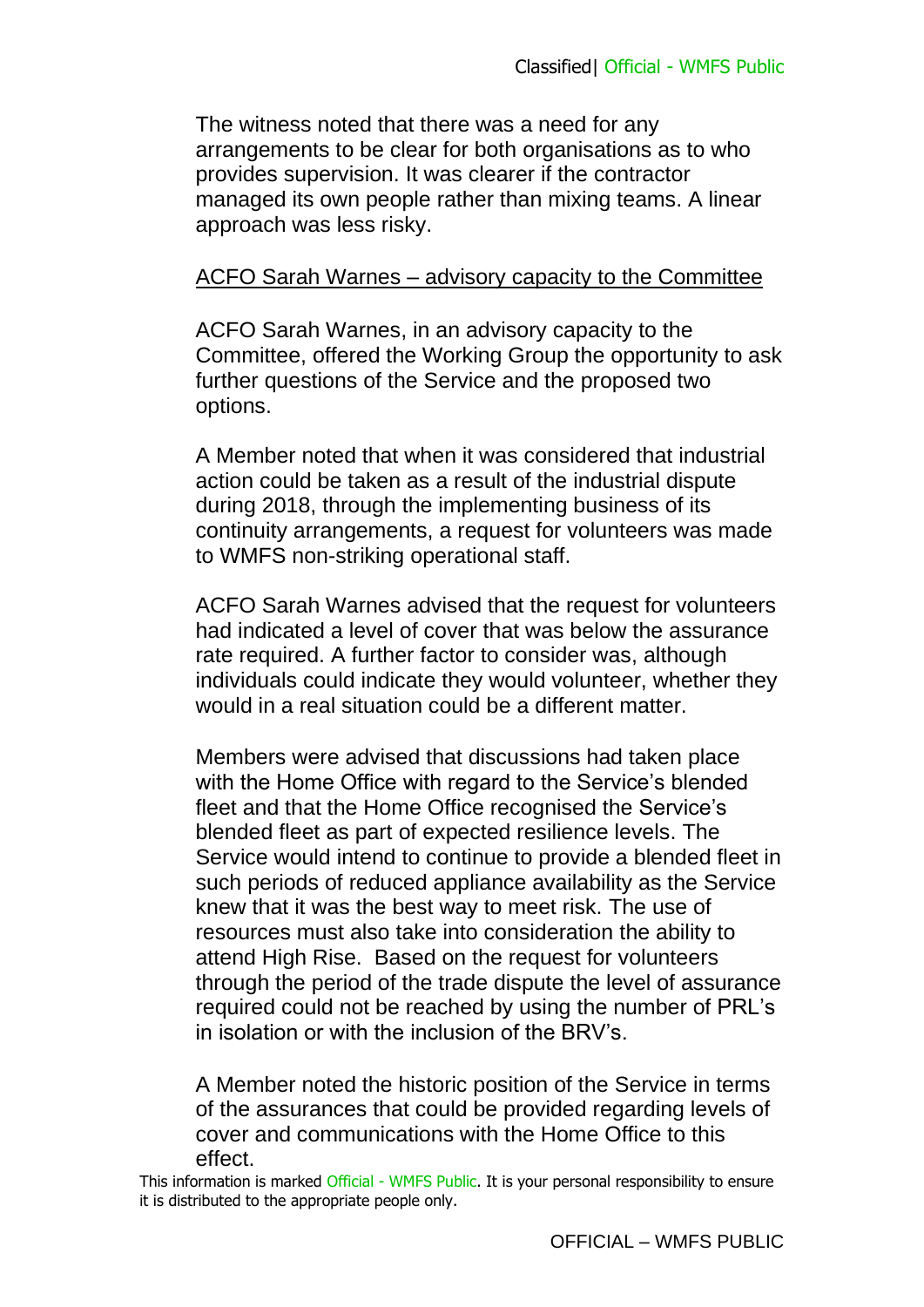ACFO Sarah Warnes advised that industrial action could take place over a long period of time. Evidence from the previous period of industrial action had indicated that levels of cover varied throughout such periods. At the start of the last period of industrial action, the level of resources available was below the requirements set by the Home **Office** 

Members were advised that the Fire Authority must ensure they have effective business continuity arrangements in place in accordance with their duties under the Civil Contingencies Act 2004. Based on the evidence provided by Officers, the Fire Authority did not have the level of assurance to be able to provide sufficient business continuity arrangements and resource availability against the expectations set by the Home Office.

A Member asked if there were any written communications regarding the Home Office expectations regarding appliances.

The Member was advised that the Home Office understood that the Service was different with regard to how its service delivery model was configured. Calculations had been based on pump rescue ladder appliances and Brigade Response Vehicles. There was a need to take into account the number of appliances that could be available and therefore the required number of people.

A Member noted that the Service and the Fire Authority did not know how many people would be available in the event of industrial action. There was a likelihood that the number of people available, and therefore the level of cover, would be below the expectations set by the Home Office which were clear. Therefore, there was a need to put in place an additional scheme or be prepared to gamble.

A Member noted that due to the significant nature of the decision, there was a need to carry out more research into this subject and further information was required.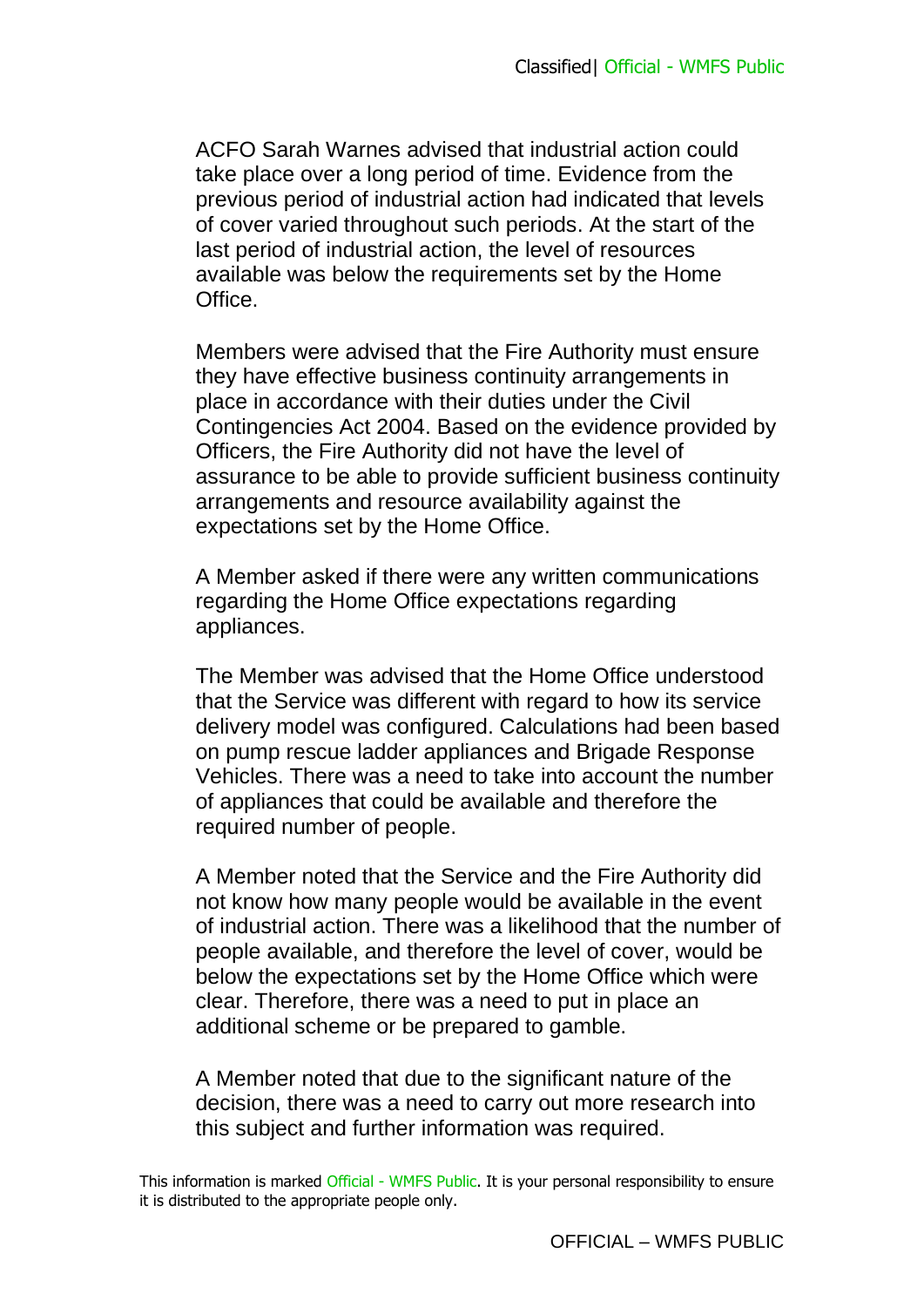ACFO Sarah Warnes acknowledged that it could be seen as a sensitive decision for the Fire Authority. However, the expectations were clear from the Home Office. Additionally, the issues flagged within the National Security Risk Assessment had led to the Service updating Corporate Risk 6 accordingly.

A Member noted that further research into the position of Fire Authorities across the country would be beneficial, reflecting that there were different models across the country. There was a need to seek further clarity from the Home Office regarding how they calculated the level of assurance of different services. Additionally, the Service's service delivery model had changed; what impact would this have on the calculations by the Home Office.

ACFO Sarah Warnes advised that the recommendations of Officers and the evidence base to support such a decision, was quite clear. Based on the evidence provided within the report officers were not able to provide the required levels of assurance to the Authority in relation to the resource availability in the event of industrial action as set out by the Home Office.

Karen Gowreesunker, Clerk to the Authority, advised that there was a need to be clear about the timelines, bearing in mind the nature of the decision, and a recommendation to be put forward by the Committee ahead of the Fire Authority scheduled to take place on 18 November 2019.

Following the extensive deliberation throughout the meeting, Members agreed that further information would be required. Information was requested on:

- the guidance issued by the Home Office
- the expectations of the Home Office with regard to the levels of assurance required
- the calculation methodology used in determining levels of assurance

As a result of the above, Members agreed that it was not appropriate to make a recommendation regarding either